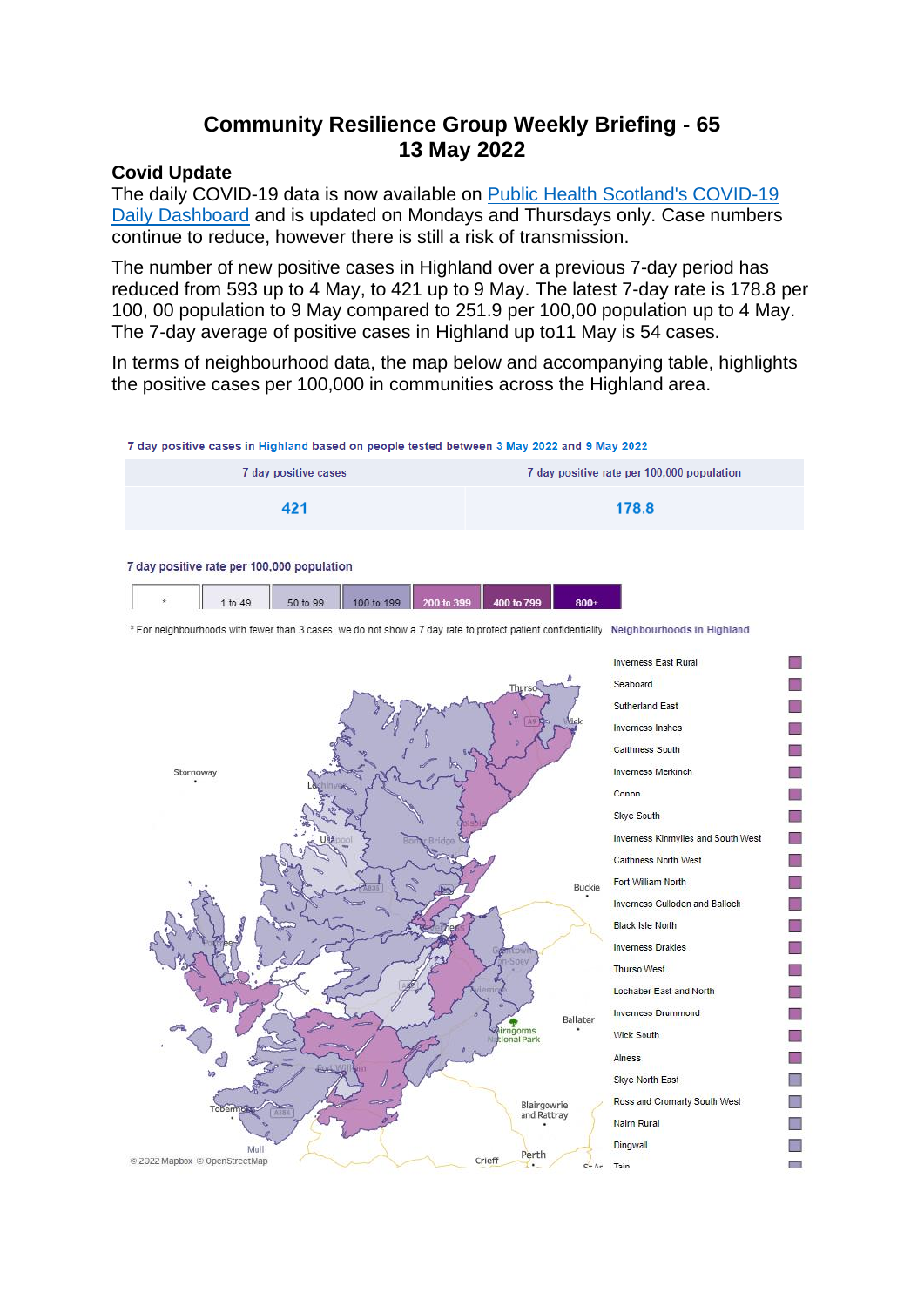## **Scottish Government Coronavirus (COVID-19)**

There have been no new Scottish Government announcements.

The Coronavirus (Covid-19): Staving at home guidance has been updated on 28<sup>th</sup> May to explain changes to testing, contact tracing and isolation guidance that will came into effect from 1 May 2022.

## **Testing in Scotland**

Free COVID-19 testing has now ended for most people in Scotland.

If you have symptoms of COVID-19 you should stay at home and avoid contact with others until you feel better.

Testing remains for specific groups in order to protect highest risk setting and support clinical care.

You can [order tests](https://www.gov.uk/order-coronavirus-rapid-lateral-flow-tests) online or by calling 119 if you are:

- visiting a hospital or care home
- an unpaid carer
- [eligible for covid treatments](https://www.nhsinform.scot/covid19treatments)
- applying for the [self-isolation support grant](http://www.mygov.scot/self-isolation-grant)

Detailed information on the changes to testing and isolation can be found at [NHS](http://www.nhsinform.scot/covid19)  [Inform.](http://www.nhsinform.scot/covid19)

<https://www.gov.scot/publications/coronavirus-covid-19-getting-tested/>

All covid rules and restrictions have been lifted in Scotland, but the virus has not gone away.

Use 'Covid sense' to help protect yourself and others:

- get [your vaccine](http://www.nhsinform.scot/covid-19-vaccine/) when offered to ensure you are fully protected
- stay at home if you're unwell with symptoms or have a fever
- open windows when socialising indoors
- wear [a face covering](https://www.gov.scot/publications/coronavirus-covid-19-staying-safe-and-protecting-others/pages/face-coverings/) in indoor public places and on public transport
- wash your hands to protect yourself
- take an LFD test before visiting someone in a hospital or care home

Care for yourself and others to help slow down the spread of the virus and reduce pressure on our health services.

<https://www.gov.scot/coronavirus-covid-19/>

## **Covid-19 Testing**

Most people no longer need to test regularly when they do not have coronavirus symptoms. Lateral flow device (LFD) tests are now being used in a targeted way, to protect the most vulnerable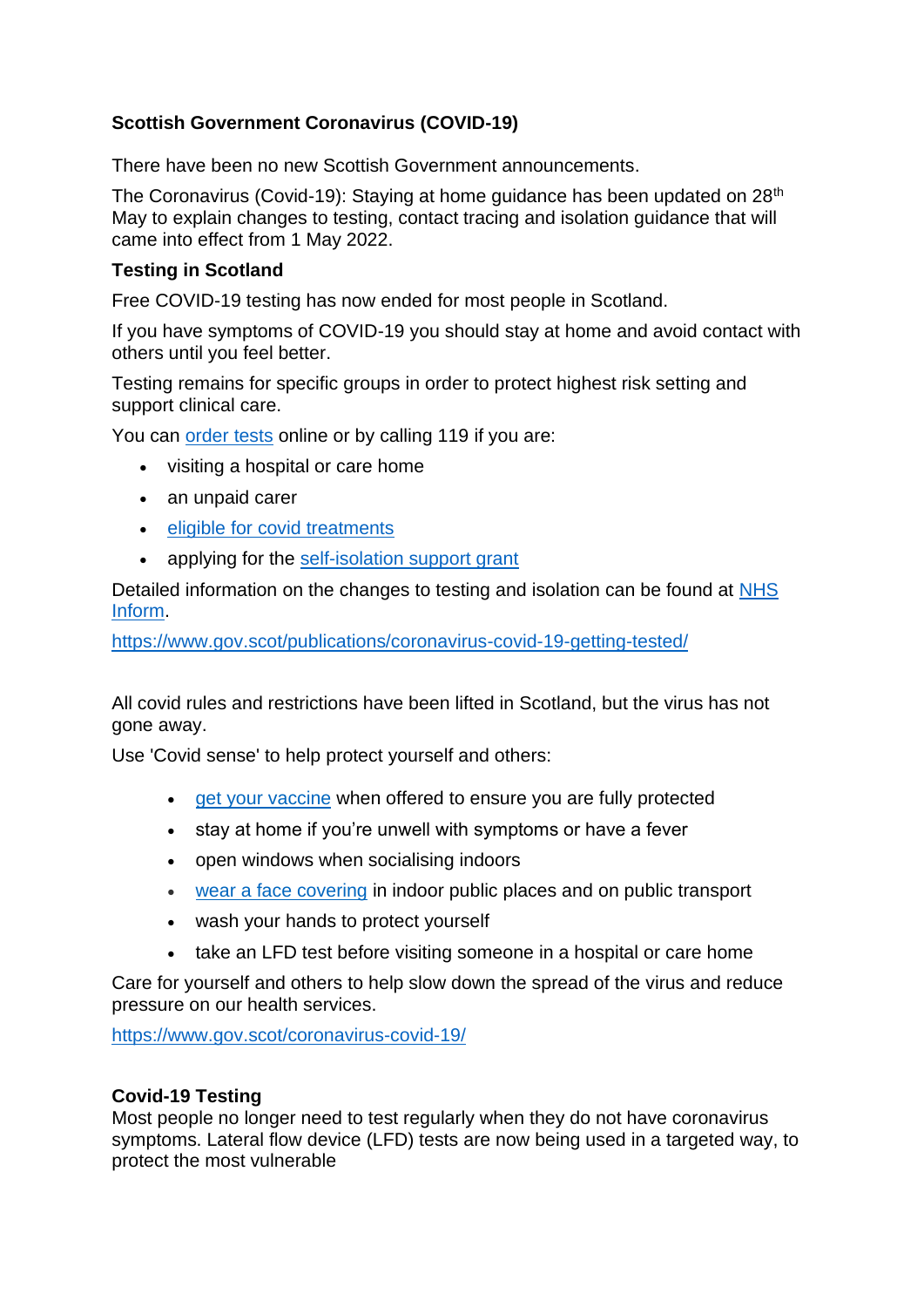Please check NHS Inform for up-to-date guidance on Covid-19 testing arrangements.

[https://www.nhsinform.scot/illnesses-and-conditions/infections-and](https://www.nhsinform.scot/illnesses-and-conditions/infections-and-poisoning/coronavirus-covid-19/test-and-protect/coronavirus-covid-19-testing)[poisoning/coronavirus-covid-19/test-and-protect/coronavirus-covid-19-testing](https://www.nhsinform.scot/illnesses-and-conditions/infections-and-poisoning/coronavirus-covid-19/test-and-protect/coronavirus-covid-19-testing)

## **Covid-19 Vaccination Update**

The latest update from NHS on the vaccine can be accessed at the following link: [www.nhsinform.scot/covid19vaccine.](http://www.nhsinform.scot/covid19vaccine)

For details of vaccination clinics in Highland, including drop-in clinics and GP practices supporting the booster roll-out, please check the link below. There are also FAQs on how vaccinations are being delivered in the NHS Highland area. <https://www.nhshighland.scot.nhs.uk/COVID19/Pages/Vaccination.aspx>

## **Weather Ready - Met Office are launching a Summer Weather campaign**

Are you ready for the weather this Summer? Thinking ahead and preparing for what the weather may bring this summer can make a real difference. There are some simple steps you can take to stay safe and healthy at this time of year – from preparing your home or business to taking care of yourself, your family and neighbours.

These pages provide up-to-date, expert seasonal advice from carefully selected organisations to help you prepare for and respond to the weather, to stay safe and protect yourself, your homes and businesses.

The Met Office is working with Cabinet Office and all our Weather Ready partners to help you prepare for and cope with severe weather. [https://www.metoffice.gov.uk/weather/warnings-and-advice/weatherready.](https://www.metoffice.gov.uk/weather/warnings-and-advice/weatherready)

## **SEPA: Scottish Flood Forecast**

SEPA are launching a new daily 3-day flood forecast produced by the Scottish Flood Forecasting Service (SFFS). The SFFS is a partnership between SEPA and the Met Office. The Scottish Flood Forecast is the public version of the daily Flood Guidance Statement (FGS) we issue to Civil Contingencies Category 1 and 2 agencies.

It will be available on SEPA's website [www.sepa.org.uk/scottishfloodforecast](http://www.sepa.org.uk/scottishfloodforecast) and will initially be released as a test version to the public until the Autumn 2022. This is so that we can gather feedback and make any improvements before fully launching the service to the public formally later this year (SEPA Press release attached).

## **CyberScotland Bulletin May 2022**

The latest CyberScotland Bulletin is available and provides information about the latest threats, scams, news and updates covering cyber security and cyber resilience topics. We hope you benefit from this resource and we ask that you circulate this information to your networks, adapting where you see fit.

This month's topics include: